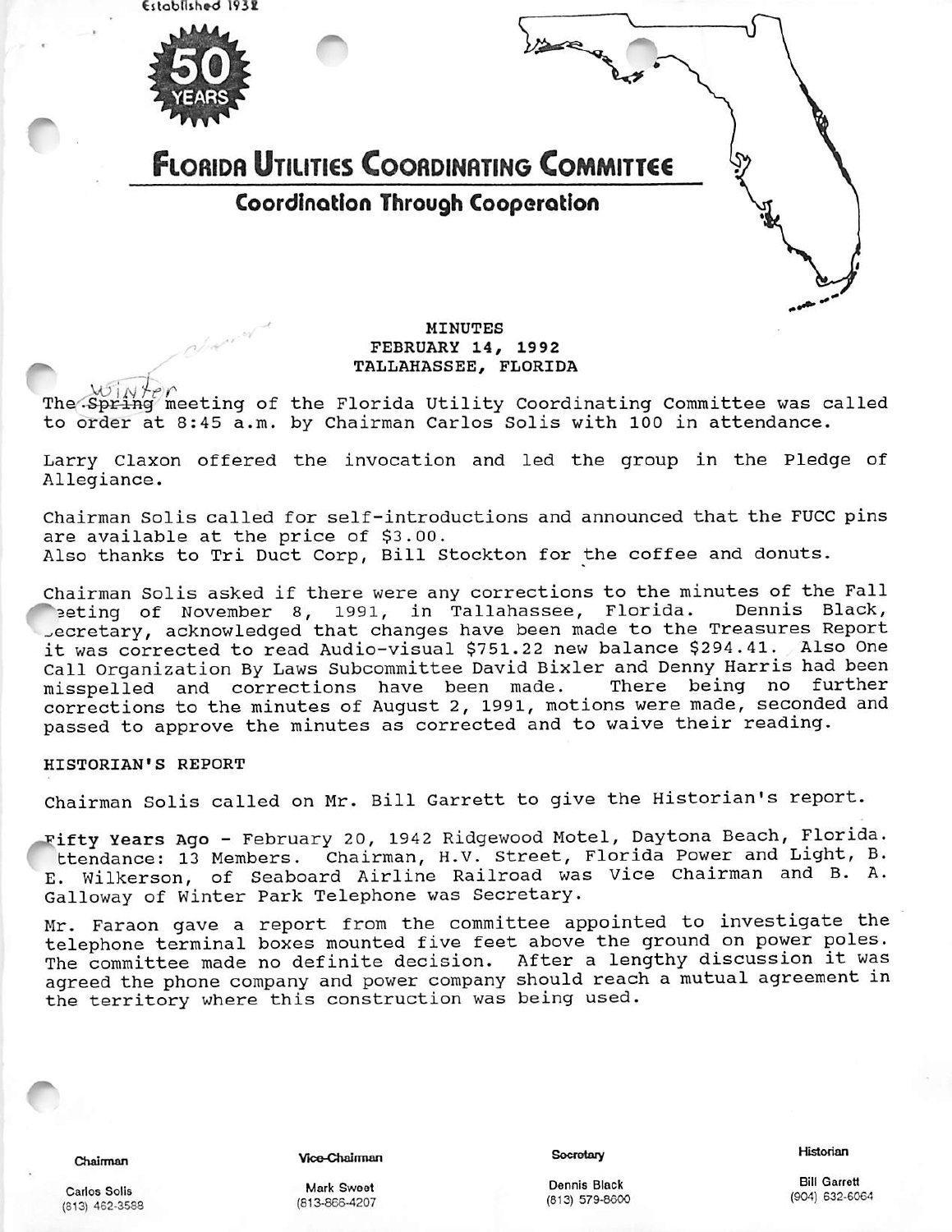$\mathbb{M}$ r. Green went over the proposed revisions on railroad crossing specifications. It was suggested that a meeting be held in Tallahassee for members to make comments before these new regulations go to print.

The meeting was adjourned for lunch, provided by Florida Power and Light.

Twenty-Five Years Ago - February 3, 1967, Causeway Inn, Tampa, Florida. Attendance: Power 22, Phone 8, Water & Sewer 3, SRD 2, and Public Service Commission 3, total 38.

Mr. Warth reported on his investigation into the safety aspects of buried utilities. The National Safety Committee is undergoing revision and will probably include safety of buried power and joint buried at their next<br>meeting in March.

Chairman Broome read a letter from Florida Power Corporation concerning the problems created when the SRD issues house moving permits without the signed consent of the utilities involved.

Doug Cullifer (Gulf Coast Co-Op) brought up the problem of the theft of copper wire. Florida Chapter 822.10 (past in 1922 and never amended) now has an amendment expected to come before the legislature in April A motion was made, seconded, and passed unanimously in April. A motion was made, seconded, and passed unanimously for the fee to go on record as strongly supporting the amendment.

excellent luncheon was sponsored by General Telephone.

#### TREASURER'S REPORT

 $\sim$ 

Chairman Solis called on Vice-Chairraan Mark Sweet to give the Treasurer's Report: Balance carried forward from August 2, 1991 \$294.41 Receipts August 2, 1991, meeting registration 80 in attendance  $\frac{1}{2}$  at \$5.00 each. 370.00 Expenditures August 2, 1991 Audiovisual Equipment, coffee & danish 523.61  $\texttt{Balance as of February 14, 1992} \tag{3140.80}$ 

FDOT UPDATE

Chairman Solis requested a FDOT Update from Mr. Paul Kaczorowski. Paul deferred his report and introduced Director of Design for F.D.O.T., Bill Deyo.

Mr. Deyo went over policies, procedures, and accommodation guide for the F.D.O.T. The main objective in the next six years is to try and develop new policies and procedures to accommodate the new spending levels that congress has so graciously given us.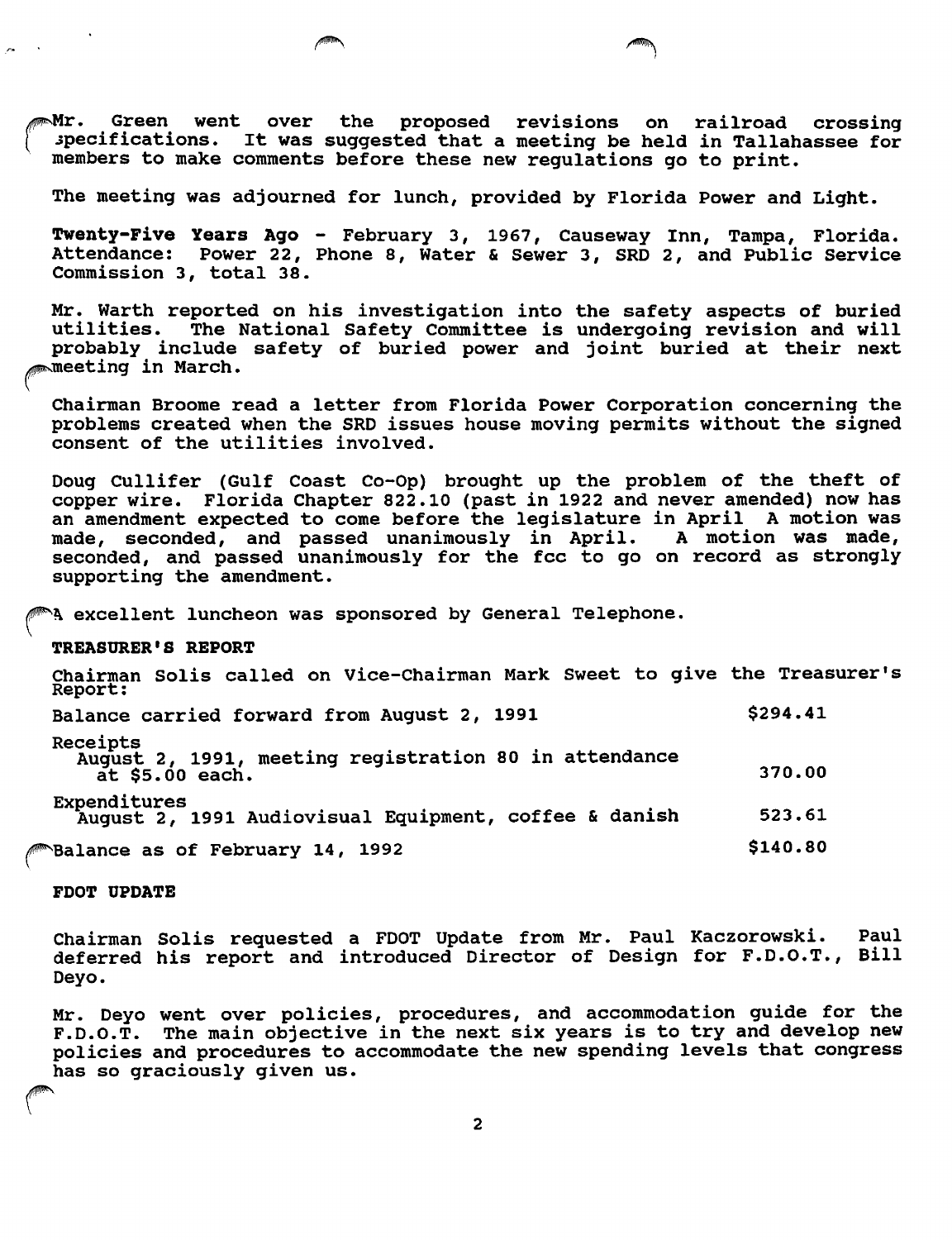He discussed the departments needs to fine tune and re-evaluate programs and priorities, such as the status for the accommodation guide and the Utility 'Manual update. Those will be priorities at the department over the next few months. The most recent change with utilities in Tallahassee is part of the Federal guidelines that they decided that the department go metrics.

Bill Deyo introduced Jerry Sasser who is the new State Utility Engineer. He has previously worked in the DOT prior to accepting the District Utility Engineer's position with the Turnpike office.

Paul Kaczorowski commented the following reasons for the creation of the new position for the State Utilities Engineer. It was a result of the<br>Department's commitment to the conversation to the metric system. He has Department's commitment to the conversation to the metric system. taken on this assignment and will no longer be able to devote his time to the He will be maintaining the Base Map Advisory Committee `position and continue with the development of the Roa<u>dside Hazard Safet</u>y Program. Paul advised department personnel to always keep involved in every aspect of the utility business such as; committees, permits, Utility<br>Accommodation Guide, policies, procedures, etc. This business is very Accommodation Guide, policies, procedures, etc. complex and without constant communication and involvement we will not be able to perform our jobs with efficiency.

#### SPEAKERS

Chairman Solis called on Mark Sweet to introduce the first guest speaker.

Mark introduced Maryann Koos, Department of Natural Resource Division of lecreation and Parks. She has been with the department of DNR for three years administrating the status of recreational trails program which includes trails for biking, hiking, horse back riding, and canoeing. Prior to working at DNR she worked for the City of Gainesville in the Traffic/Engineer<br>Department, Also worked for the U.S. Forest Service. Graduated from the Department. Also worked for the U.S. Forest Service. University of Wisconsin in College of Agriculture, Masters Degree form University of Florida in Population. She discussed permitting procedures in the State of Florida's Rail-Trail Program.

# BREAK

Mark introduced the second speaker, Eve Rainey, Eve is the Community Program<br>Administrator for Hazards Material Planning Section for the Department of<br>Community Affairs Division of Emergency Management Eve has been with Community Affairs Division of Emergency Management. Eve has been with Hazards Materials Section for over two years and at the Division over six. She has prepared numerous emergency plans at state and local levels and participated in variety of exercise programs regarding natural and manmade<br>disasters. Eve gave a general overview of the Division of the local Eve gave a general overview of the Division of the local emergency program and the types of things that they do and the interaction between utility groups.

## BUSINESS SECTION

Chairman Solis announced that there is going to be a National Highway and Utility Conference held on October 14, 15, & 16, 1992 in St. Louis, Missouri, 'Sherton Westport Inn. Early registration before August 1 is \$140.00 after August 1 it will be \$165.00.

 $\overline{\mathbf{3}}$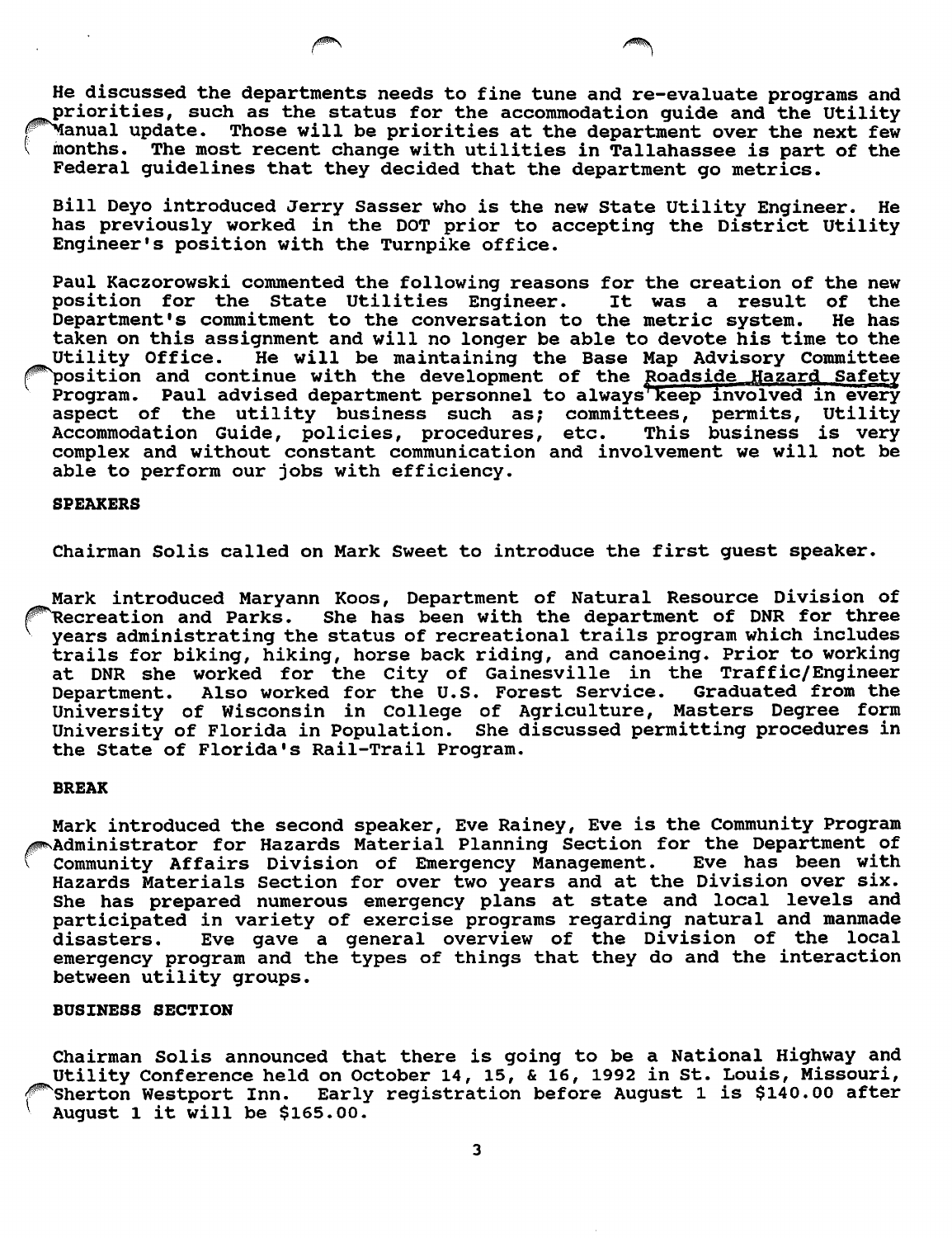Thanks to Tom Dugger for the help at the registration desk.

District I - Average attendance 80-85 people at the semi-annual meeting. Encouraging more participants in the local groups.

District II - Buddy Dees. Utility Liaison Committee was held February 8. Decided to have district meeting on April 24, at the Holiday Inn in Lake City. Jimmy Allbritton, Chairman, N.E. Fla. Tel., Beth Young, Vice Chairman, Gainesville Radional Utilities, and Bob Daniels, Secretary/Treasurer, Gulf Telephone.

District III - Tom Duggar. Meeting held February 26, 1992, at Chipley, Florida, at the Chuck Wagon House Restaurant. The program was on safety work zone traffic control and safety for short duration maintenance activity.

^We are beginning to see more of the local groups get involved with local issues. In some of the counties they are not coordinating the design and construction of projects with the utility companies. the committees are writing letters and going direct to the counties to let them know what the problems are.

The local groups need to be assured that if they need help they can go to the district liaison committee they are in or to the Florida Utilities Coordinating Committee.

I feel like one way to help this process is to have the local groups give reports at the District Liaison Committee meetings to keep them informed. I know some of the District Liaison committees do this now.

The education process we started in 1991 needs to continue.

District IV - No report

t,

District V - Richard Taylor . Meeting held January 28, 1992 with approximately 140 present. Speakers were Mr. Bob Ellison who spoke on the role of the roadway contractor and some of the things that they face daily regarding utilities. He addressed that the idea that having the utility work included in the FDOT's projects is one of the best tools available to the utility industry and benefits that all can receive as a result. Our other ^speaker was Ms. Pat Blizzard with Florida Power Corporation with their Environmental Services Department. She was very entertaining and being a past attorney in Colorado which added to her good mix of discussion topics.

District VII - Ray Afeld. Meeting held September 27, 117 present at the Holiday Inn Surfside on Clearwater Beach. Our next meeting will be held on Friday April 3, 1992 at Innsbrook Tennis and Golf Resort in Tarpon Springs. Our guest speakers will be: Nick Zembillas, District 7, Utility Engineer, Bill McDaniels, District 7, Secretary of Transportation, Mary Figgs, State Representative, She is chairman of Transportation Board, and Jerry Poston,<br>Federal Highway Administration. Luncheon to follow. Ray introduced his Federal Highway Administration. Luncheon to follow. Ray introduced his committee: Vice Chairman, Arlene McGee from TECO, Secretary,<br>Tittesington from City of Brooksville.

 $\overline{\mathbf{4}}$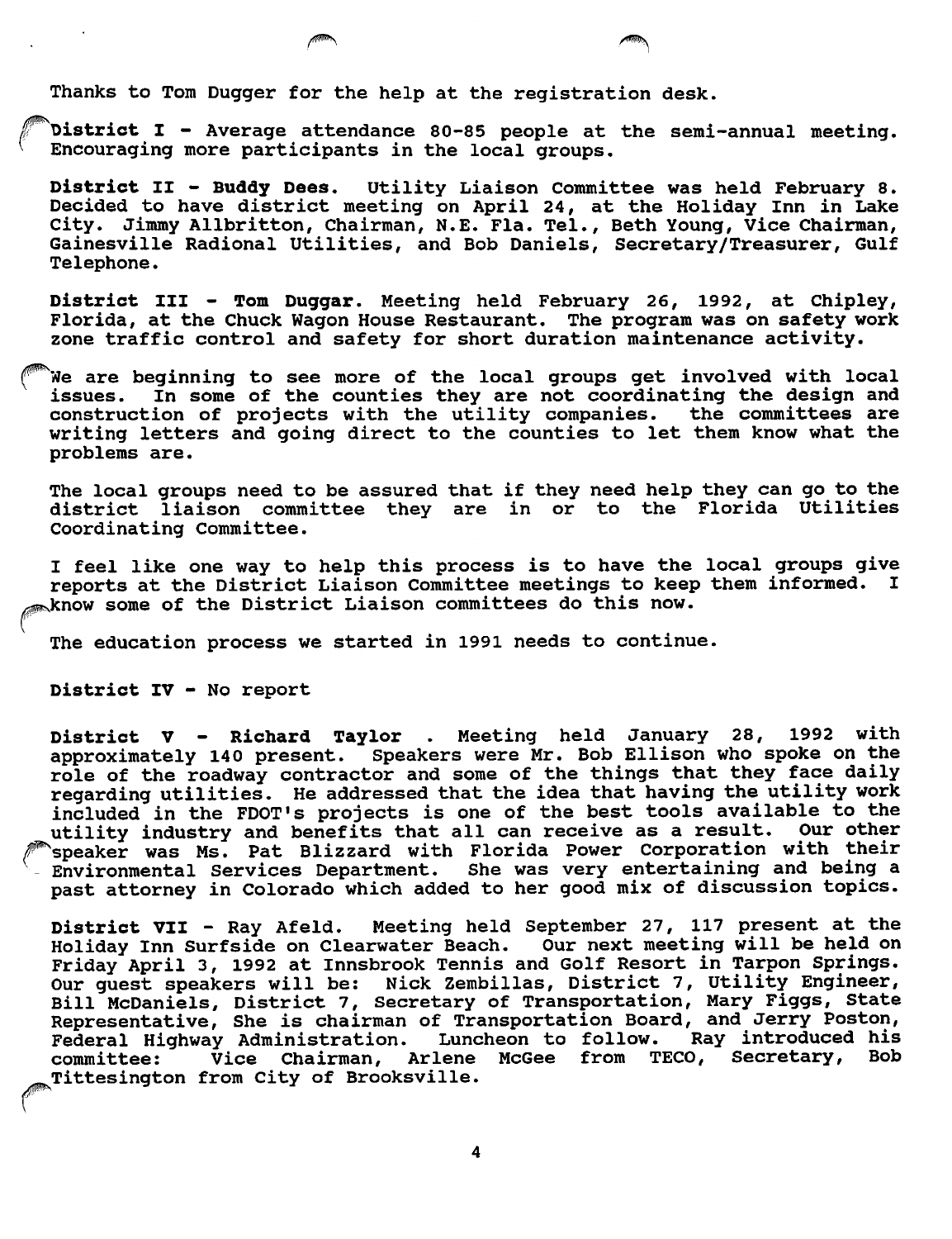Florida Turnpike Authority - Jim Haynie. Florida Turnpike meeting was held in Ft. Lauderdale with 50-55 people in attendance. Molly Gibson was main speaker. She gave presentation on what the Florida Turnpike is all about and what the future goals are. Questions and answer period followed.

Another meeting was held in the Orlando area with 70 people in attendance. These meetings will probably be held at the same locations in the future.

Announcements - Carlos Soils welcomed Jerry Sasser to the group as a representative of the FOOT Utility Engineer. The group is looking forward to working with him.

## INTEREST GROUP REPORTS

Underground - Wayne Darden. 12 present. The topics that were covered 1. Abandonment of utilities in DOT right-of-way specifically asbestos/concrete<br>pipe and conduits. 2. Corrosion protection from pipelines that are to be 2. Corrosion protection <u>from</u> pipelines that are to be<br>eline that have induced cathodic protection. 3. Color crossed by gas pipeline that have induced cathodic protection. 3. Color<br>coding of cables and conduits - I thank John Bergacker. 4. Lightning and coding of cables and conduits - I thank John Bergacker.  $4.$ the problems it causes with PVC pipe which uses tracer wire.

Power - Larry Claxon. 22 present. Had a wide range of topics. Discussed were: 1. 16' longitude clearance on DOT Right-of-way. 2. Current court 16' longitude clearance on DOT Right-of-way. 2. Current court<br>lying fiber optics concerning rates on pole attachments. 3. suits involving fiber optics concerning rates on pole attachments. 3.<br>Dennis Labelle gave an update on Transportation Efficiency Act of 1991. 4. Dennis Labelle gave an update on Transportation Efficiency Act of 1991. 4.<br>Discussed standardize relocation agreements. 5. The need to have a Discussed standardize relocation agreements. consensus for the 3R Manual, green book, and the DOT Accommodation Guide. 6.<br>Discussed maintenance of traffic plans and permitting. 7. Update on Discussed maintenance of traffic plans and permitting. vunderground study. 8. Discussion on CSX Railroad Agreements, and 8. Discussed County Utility Guide.

Telephone/Telecommunications - Doug Kettles. Seven topics were discussed 1. Asbestos duct on how to dispose/relocate transit asbestos duct. 2. Utility<br>Accommodation Guide, 16'-120 degree rule. 3. Color Code Conduit. 4. FDOT Accommodation Guide, 16'-120 degree rule. 3. Color Code Conduit. Metric Conversion, President Bush signed and Executive Order requiring all<br>Federal agencies to convert to the metric system. 5. One Call 6. Federal agencies to convert to the metric system. Environmental and 7. Relocation Agreements - A subcommittee has been formed to standardize these agreements.

Utility Notification Center - John Shelton. During the last quarter 2 new ^members joined the utility notification center: Cablevision Industries, Inc. - Winter Garden - Orange County, Indiantown Telephone Systems, Inc. - Martin<br>County. There are other contracts in the formulative stage and will be There are other contracts in the formulative stage and will be reported on at the next quarterly meeting.

Since 1985 we have come along way from  $4$  one call systems providing coverage in 18 counties and no data base to a statewide coverage, computerized system and a statewide data base. Membership continues to grow -- 2 additional members since our last quarterly meeting and several additional in the developmental stage.

There is a lot of activity at this time in organization and legislative. More and more discussion is taking place on these matters our current plans win the existing system includes a redundant computerized system and many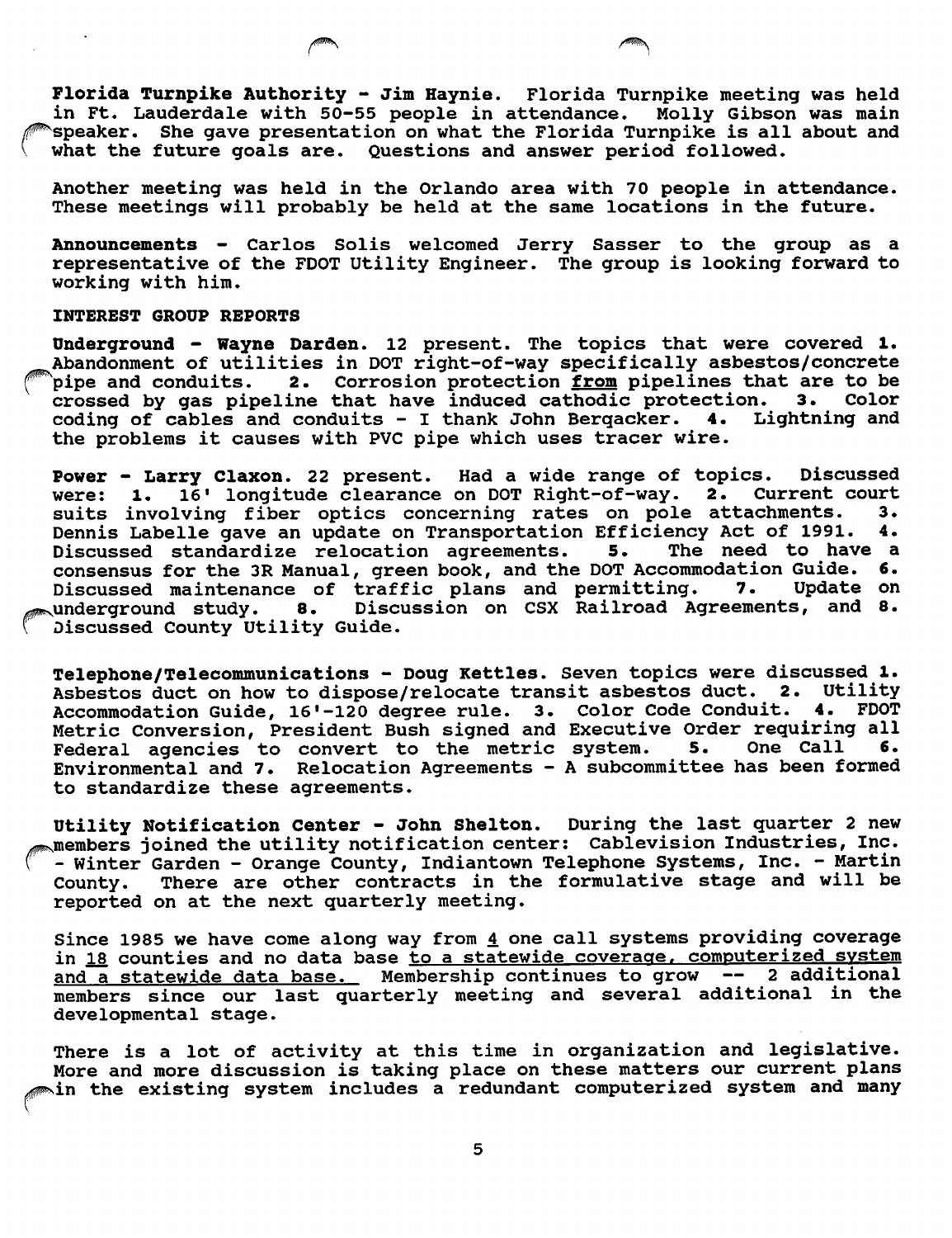enhancements to insure that we have one of the most modern systems in the country.

Projected call volume in 1992 is expected to exceed 300,000. A full cooperative and coordinated effort is essential for project growth.

SUBCOMMITTEE REPORTS

Utility Accommodation Guide - Dennis LaBelle. The guide has some changes, Dennis will advise at the next meeting in May.

Joint Use Subcommittee - No Report

CSX/DOT Right-of-way Subcommittee - Tom Duggar - On October 17, 1991 C. J. **Elanton got a copy of the new Florida DOT Rail Corridor Acquisition,** Management and Development procedure from Scott Allbritton and sent, which I then received and gave out copies at the November 8, 1991 meeting in Ft. Lauderdale.

 $\chi^{\rm vir}_{\rm vir}$  talked with Scott on January 30 about the procedure. He said that when the procedure got to the DOT Legal Department they said since the procedure will deal with third parties they would need to write a rule to support the procedure. The rule is in development at the DOT Legal office. It should The rule is in development at the DOT Legal office. It should<br>rida weekly in the next three to four weeks. The rule  $\#$  is 14be in the Florida weekly in the next three to four weeks.<br>105. Scott is looking at a May, 1992 date to implement. Scott is looking at a May, 1992 date to implement.<br> $\downarrow e^{i\lambda}$ 

**li** tried to line up a field trip with D.N.R. people to see a pipe bore and it is not trip with D.N.R. people to see a pipe bore and<br>`other construction in progress but the weather messed things up. The field  $\delta$  construction in progress but the weather messed things up. trip has been rescheduled to later in February.

Abandonment of Utilities and Disposition of Asbestos Subcommittee Report -<br>Dick McConville. The committee met to discuss problem concerning asbestos The committee met to discuss problem concerning asbestos underground pipe regulations. The object of the committee is to encourage legislation on state and national level to separate asbestos used in building from asbestos used in underground pipes.

Underground Utility Color Coding Subcommittee - John Bergacker. See attached.

Utility Pole Record Keeping - Larry Claxon - Meeting was held Thursday  $\Box$ February 13 in Tallahassee most of the members were present. Reviewed the 1984 New York States Department of Transportation's War on Utility Pole Accidents, also looking into various claim departments with various utilities for their input. Final recommendations will be brought forward at the spring meeting.

One Call Organization By Law Subcommittee - See attached remarks Chairman Dexler. Need feed back sheets - see attached. Please send in with comments.

STEERING COMMITTEE - See attached minutes from Mark Sweet

Chairman Solis disbanded the City/County Participation Subcommittee.

6